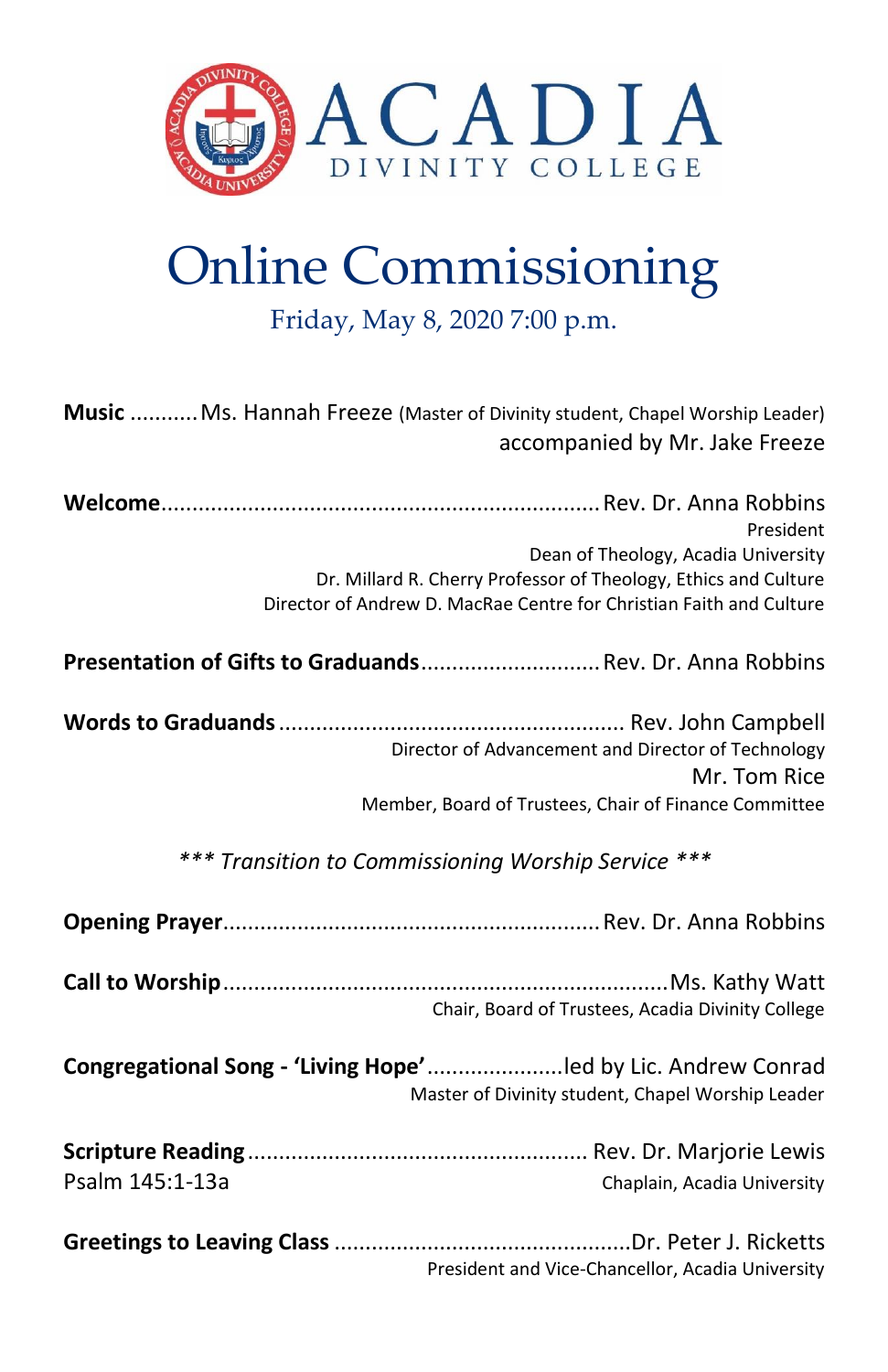| Presentation of Diplomas & Certificates  Rev. Dr. Stephen McMullin                                                                               |
|--------------------------------------------------------------------------------------------------------------------------------------------------|
| Academic Dean<br>Sheldon and Marjorie Fountain Associate Professor of Evangelism and Mission<br>Director of ADC New Brunswick                    |
|                                                                                                                                                  |
| Proverbs 8:1-11<br>Certificate in Ministerial Studies recipient                                                                                  |
| Executive Minister, Canadian Baptists of Atlantic Canada                                                                                         |
| <b>Presentation of Special Awards</b>                                                                                                            |
| Dr. John Gladstone Associate Professor of Preaching and Worship<br><b>Director of Doctoral Studies</b><br>Dean, The Sarah Daley Nickerson Chapel |
| Special Service Award presented by Rev. Dr. Matthew Walsh<br><b>Assistant Professor of Biblical Studies</b><br>Dean of Students                  |
|                                                                                                                                                  |
| Master of Divinity graduand                                                                                                                      |
| Acts 9:1-18<br>Doctor of Ministry alumnus                                                                                                        |
| Congregational Song - 'Way Maker' led by Ms. Hannah Freeze                                                                                       |
| Senior Pastor, RiverCross Church                                                                                                                 |
|                                                                                                                                                  |
|                                                                                                                                                  |
|                                                                                                                                                  |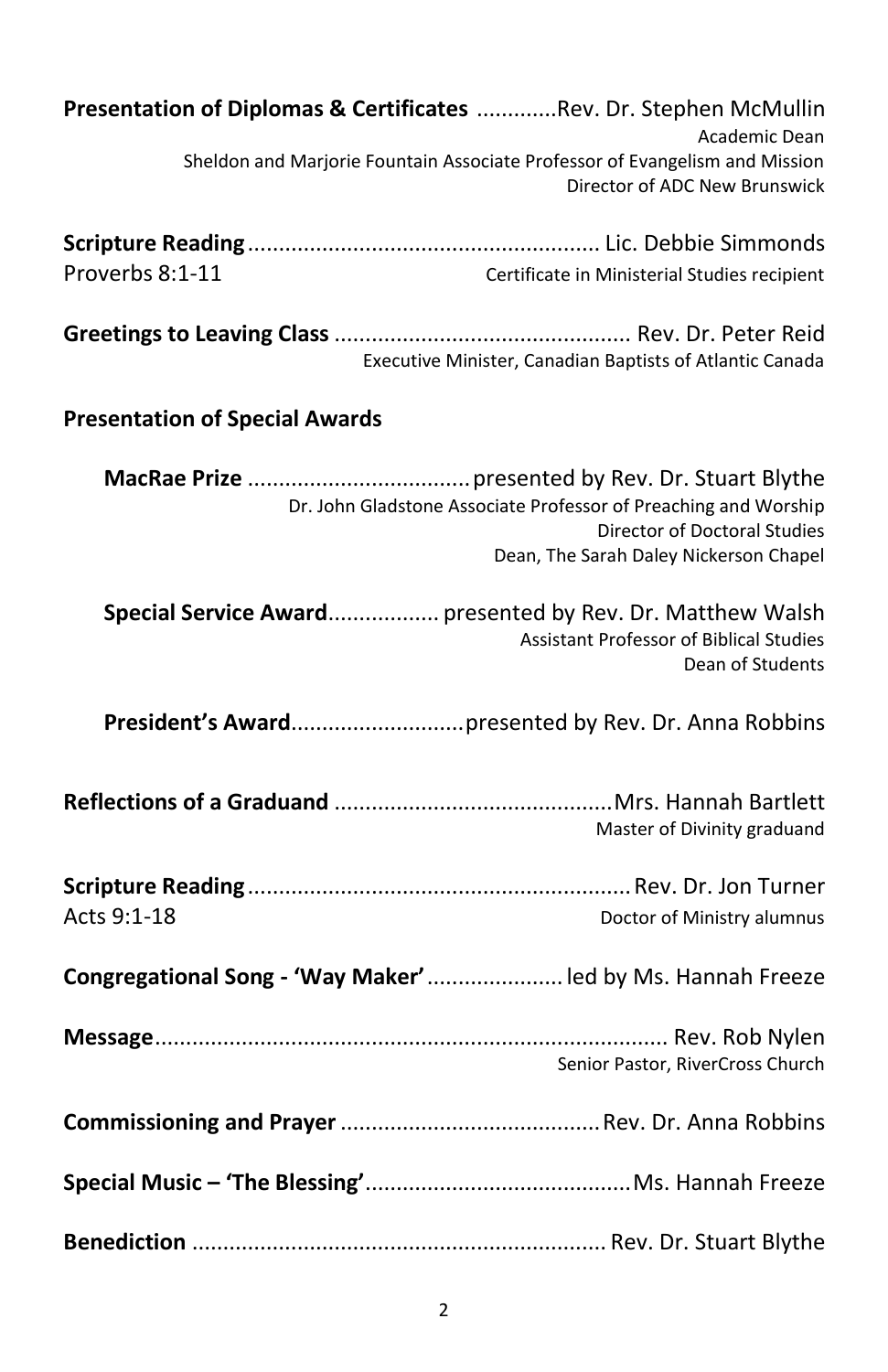## **Recipients for Commissioning**

*(most recent previous degree/diploma/certificate shown below each student's name)*

| <b>Doctor of Ministry</b> |                                                                |
|---------------------------|----------------------------------------------------------------|
|                           |                                                                |
|                           | Master of Theology (University of Wales)                       |
|                           | Master of Divinity (Torch Trinity Graduate School of Theology) |
|                           | Master of Theology (Spurgeon's Theological College)            |

#### **Master of Arts (Theology)**

| Master of Divinity (Acadia University)                                     |
|----------------------------------------------------------------------------|
| Library and Information Technology Diploma (Nova Scotia Community College) |
| Master of Divinity (Oral Roberts University)                               |
| Bachelor of Education (Saint Thomas University)                            |

| <b>Master of Divinity</b> |                                                                   |
|---------------------------|-------------------------------------------------------------------|
|                           |                                                                   |
|                           | Bachelor of Arts (Crandall University)                            |
|                           |                                                                   |
|                           | Bachelor of Religious Education (Tyndale University and Seminary) |
|                           |                                                                   |
|                           | Master of Arts (Kingswood University)                             |
|                           |                                                                   |
|                           | Bachelor of Arts (Bob Jones University)                           |
|                           |                                                                   |
|                           | Bachelor of Science (Moody Bible Institute)                       |
|                           |                                                                   |
|                           | Juris Doctor Law (Dalhousie University)                           |